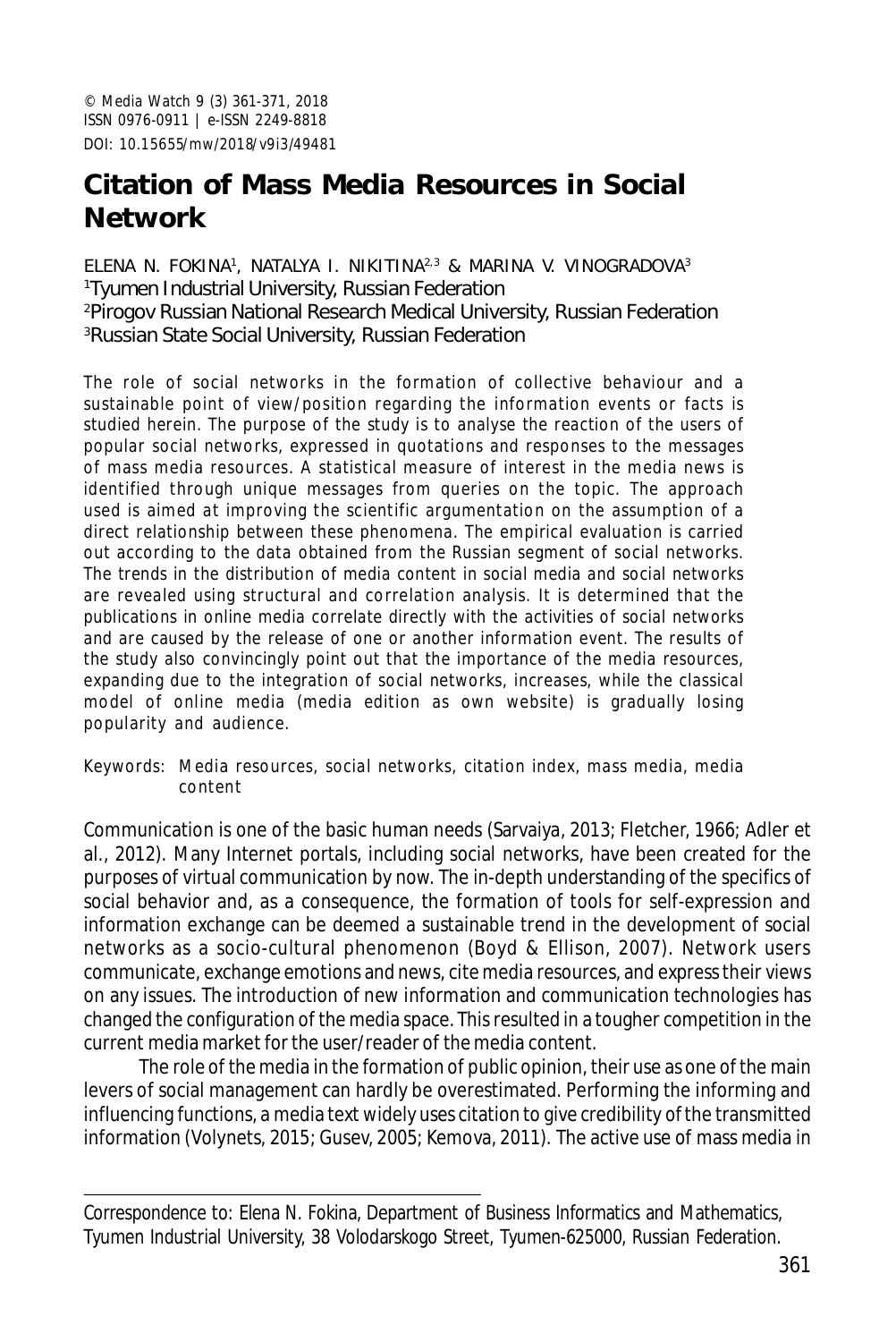the ideological and political struggle made obvious the impossibility of neutral orientation of media texts (Terentyeva, 2016). Depending on the point of view of the source, its priorities or tasks, a media text makes it possible to predict the response of the recipient of the information and to achieve the desired result –controlled behavior– using various methods (Terentyeva, 2016).

Currently, a huge number of scientific studies related to different types of communication between people focus on social networks and communication features (Merkulova & Kononova, 2009; Lymperopoulos& Ioannou, 2016; Vaca Ruiz et al., 2014; Bao et al., 2015 and others). The text content mainly consists of messages from the participants in social networks. At the same time, social networks usually act as informal media. Each user can post a news event. This creates an antagonistic problem, because a social network is able to generate media content independently. Chadwick & Howard (2009) reasonably describe this process, noting that the networks of participants, most of which are amateurs, are able to create an information product using the simplest tools for information production. The fundamental nature of this problem is determined by the general difficulties of studying of the large social groups and is associated with the underdevelopment of the methodological basis for studying the social networks.

Another important feature is the importance of the Internet, which is obvious when analysing the share of time in public life. According to the Public Opinion Foundation in Russia, 63.8 per cent or 74.7 million people browse the news media content at least once a day (Public Opinion Foundation, 2017). At the same time, Russia ranks first in the vastness of Internet users among European countries and ranks sixth in the global coverage. According to ComScore (Agency ComScore, n.d.), every user in the world spends an average of 5.9 hours a day to communicate in social networks.

This is why the analysis of information from social networks is gaining more and more relevance. The studies in this field are conducted regularly. The most common approach is to determine the popularity of media resources by counting the number of links to the media, placed in the user messages. Our research follows this approach and aims to clarify the citing of media resources in the social media. The objectives of the work are revealed in establishing the relationship between the messages of participants in the social network and relevant topics, as well as in determining the dynamics of citations, analysing the intensity of the responses of the users of social networks.

# **Literature Review**

In the context of the globalization of modern society, the study of informal (horizontal) social links, which are a substitute for the vertical channels of power, has become especially relevant, according to Castells (1999). The central concept of his theory is the "network structure", revealing itself as a "complex of interconnected nodes", while "the specific content of each node depends on the nature of that particular network structure in question". Granovetter (2009), taking into account the intensity (force) of interactions carried out at the expense of the network, allocates strong and weak links that form the basis of the network.

Of all types of networks, social networks have the longest history of study (Hägerstrand, 1966; Jackson, 2008; Watts, 2004; Schenk, 1983). The very term "social networks" was introduced in 1954 by the sociologist Barnes (1954). He developed an approach to the study of relationships between people using sociograms. However, since that time the content of the concept has changed. Currently, the social network is understood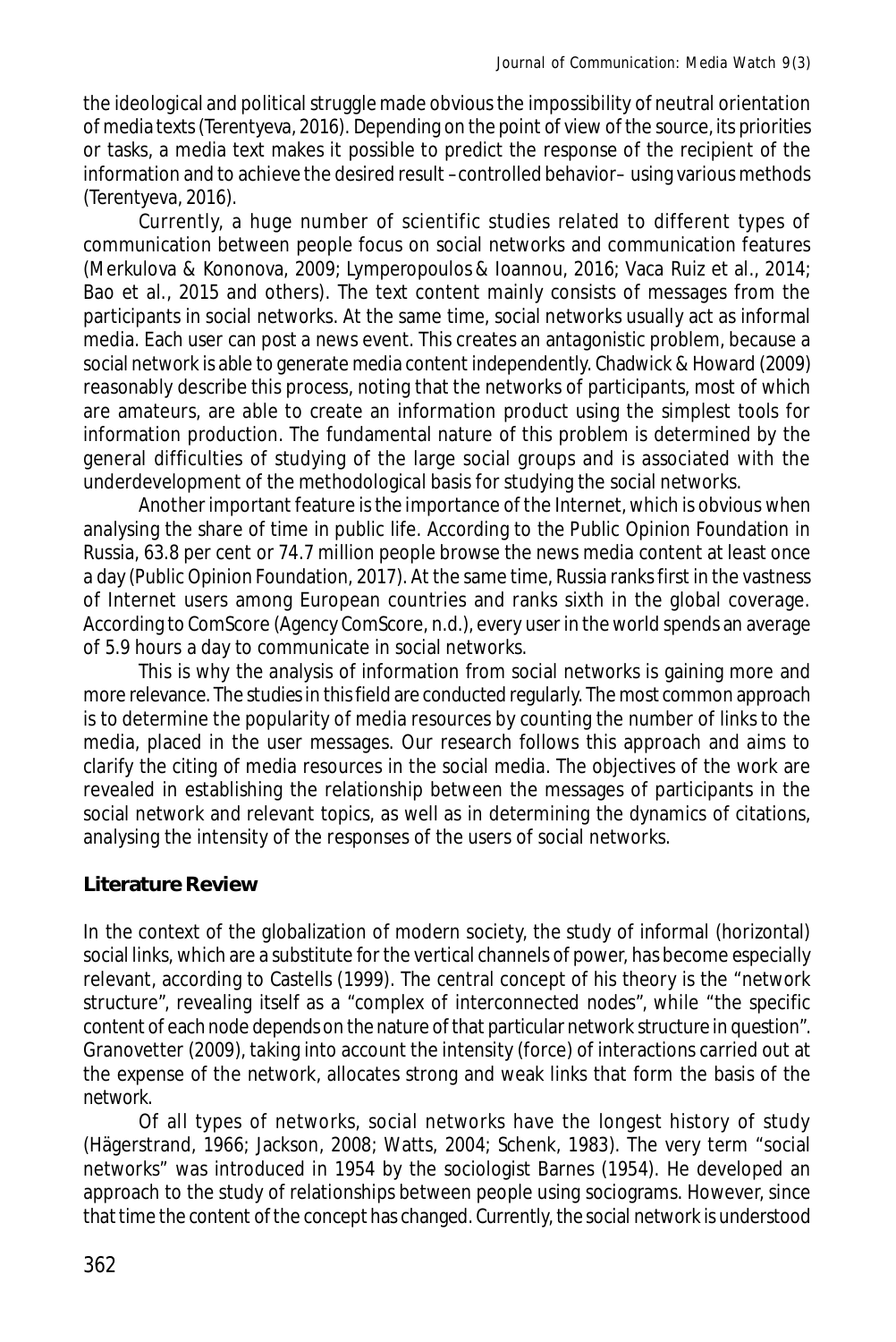as a kind of platform on the Internet, through which people can communicate with each other. The specificity of the Internet network is also in the distribution of roles in communications. A user, being an active individual, forms his or her identity, finding himself/herself in the focus of behavioral research and within the social networks.

The review of scientific publications shows that there are several types of social networks, depending on their characteristics. A number of works indicate the existence of a targeted and personal social network. In the first case, attention is paid on the relationships of all members of a community (association), whose boundaries are formally delineated (Burt, 1980). In the second case, the focus is primarily on the actor and the connections that he or she has with other actors; the boundaries conditionally outline the zone of informal communication of the actors (Radaev, 1997).

Considering mass communication as a socially-oriented communication, Leontiev (2003) defined it as the impact of one part of society on another part of it, pursuing the goal of improving or worsening the activities of the society. Particularly interesting is a similar study in the context of political action, because social networks are a poorly controlled area for agitation, expression and exchange of opinions, and the dissemination of various information. News media can be classified as media texts with both language and media characteristics. Varchenko (2012) notes that a modern media text is a creolized text intended for the mass audience on different media. The primary function of a media text is to inform the public and form public opinion, and secondary—entertainment, educational, advertising, and ideological. All cited texts can be divided into two categories. On the one hand, these are socially significant and relevant texts for a certain moment of time, and on the other hand, the so-called precedent texts that are reproduced repeatedly in this community.

Interesting patterns in social networks were found in small groups of friends and acquaintances. It turned out that in the networks of friends the law of three degrees of influence operates. At the next step, this influence is already negligible (Christakis & Fowler, 2009). The reverse is also true when our friends and friends of our friends exert the greatest influence on us. The first studies that showed the importance of the network structure of friends and acquaintances, and their role in communicating information with changing collective behavior, were conducted in the United States (Lazarfeld et al., 1944). Subsequently, the clustering in social networks was justified based on political preferences (Huckfeldt & Sprague, 1995). Hoggart (1982) studied the problem of "controlled impact" in the field of public communications. He believed that the audience needs the ability to personalize the selection and individualization of information consumption.

Nowadays, the research on social reactions of people is realized mainly within the framework of the Internet environment. The interest is caused by a decline in the activity of consumers using traditional media. Data from social networks is widely used by specialists from research centers and companies to simulate the socio-economic and political processes, as well as to search for the mechanisms of impact. Personal information of users of Internet portals is also used to develop managerial solutions.

Let us consider the research, aimed at determining whether Twitter users are a representative sample of the whole society (Mislove et al., 2011). The data on the content of tweets for quantitative analysis and prediction of certain processes were considered in sufficient detail. This information was used to build a revenue forecast (Asur & Huberman, 2010), changes in stock prices and commodities on the exchange market (Bollen et al., 2012), to evaluate the results of elections (O'Connor et al., 2010), determine the degree of influence of weather on the mood of people (Hannak et al., 2012), etc. Finn G. conducted an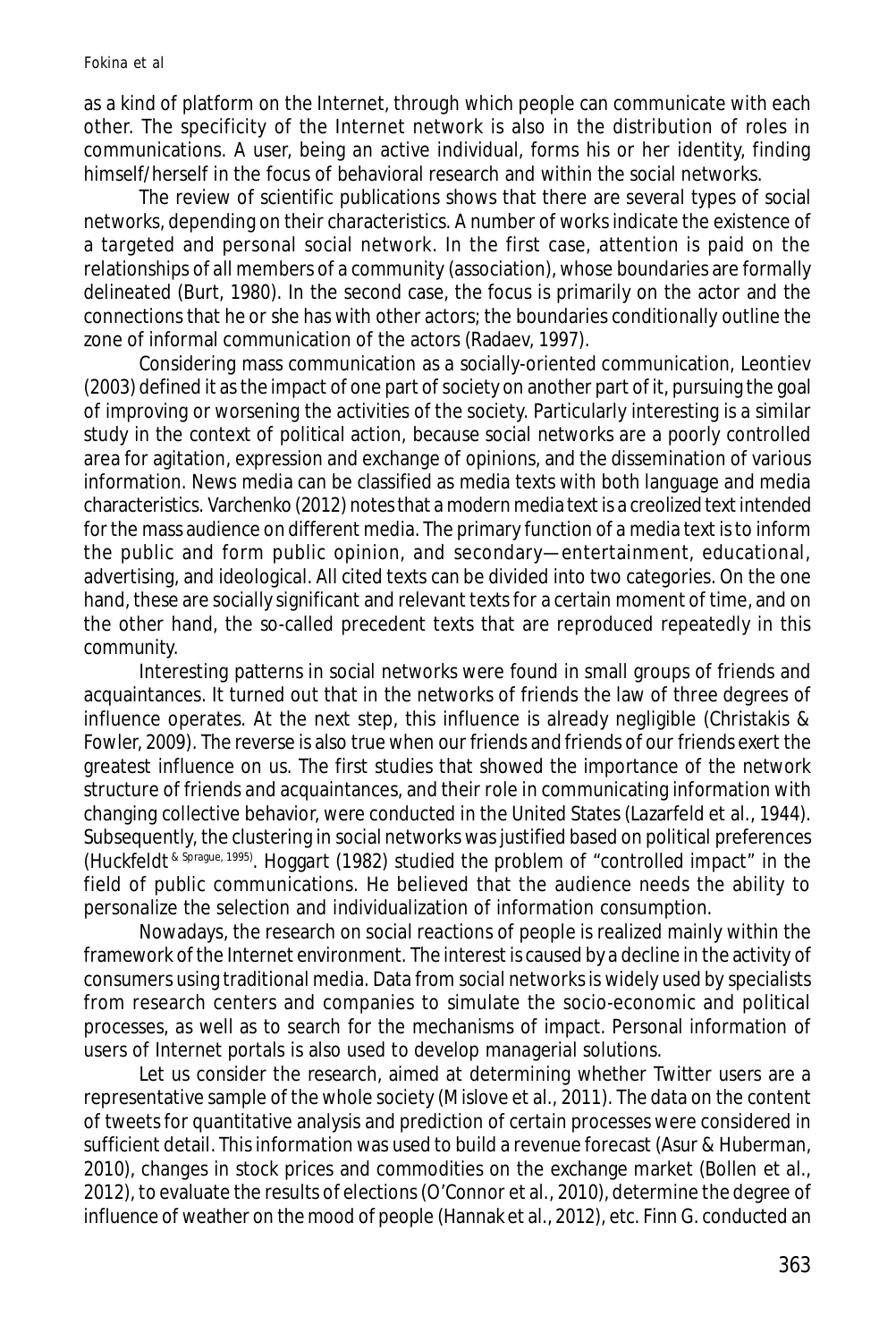analysis on the reaction of Twitter users. He singled out a certain group of people with high activity, which accounted for about 20 to 30 per cent of all users of the social network. These people were the connecting link of all interactions. The author singled out the main actions on the basis of which he substantiated the idea of active users—subscriptions, tweets, messages, comments, re-tweets, etc. ComScore conducted a study which showed that 27 per cent of Twitter users view the newsfeed and the homepage of the social network, 21 per cent open their friends' accounts, and 17 per cent view photo content (ComScore nd).

At the same time, according to Gartner analytical agency, the methods of Big Data and Social Analytics are at the "peak of high expectations" (LeHong & Fenn, 2012). When working with social information, the nature and quality of the content thus obtained should be taken into account–there is a large amount of spam and a significant percentage of false accounts. Approaches to the study of Internet content do not always coincide with the methods that are widely used in the study of traditional media. For example, the legitimacy of field research in cyberspace, the methodology of Internet research, the variation in the study of groups in the network, and the influence of Internet resources on practices outside the network (Jones, 1999).

In the future, a gradual expansion of the user model and the capabilities of social networks can be assumed. In this regard, the solution of tasks, which are mainly related to the processing of social data, will be carried out at a higher level (Aggarwal, 2011). Our research makes an attempt to conduct a structural and correlation analysis of the impact of media news media messages on the users through the citation rate in social networks. The approach used does not imply a new methodological solution, but is aimed at improving the argument in the hypothesis of a direct relationship between these phenomena.

# **Methodology**

In accordance with the recommendations of AMEC (n.d.), the International Association of Measurement and Evaluation of Communication, the process of popularization of the content in social media is analysed using a set of metrics, from which the special mention should go to: citation, audience (coverage) and involvement.

Within the framework of the development of the media assessment direction, Brand Analytics (n.d.) developed an analytical system Media Citation Index in Social Media (CI MM). With its help, it is possible to trace the level of virality and the relevance of the published material of a particular publication outside the source site. In addition to the aforementioned metrics, the Index also allows taking into account the weight of the publication in a particular publication at the stages of media planning and evaluating the efficiency of the posted materials. The IC MM reflects the number of links in the social media to the available publications of a particular publication, calculated for the previous calendar month. The calculation takes place through the analysis of all the links placed in social media.

The research is based on the audited information, confirmed by the links from all popular Russian-speaking social networks. The analysis of the interest and demand for news media in social networks is carried out by compiling a semantic core and determining the recurrence rate of key phrases, expressions or words in the messages. The calculation of the importance of repeated words is carried out using the statistical measure ,  $tf \times id$ [ $TF$  –  $IDF$ ]which makes it possible to estimate the frequency of word usage in the source document, which in turn is a component of the media news collection.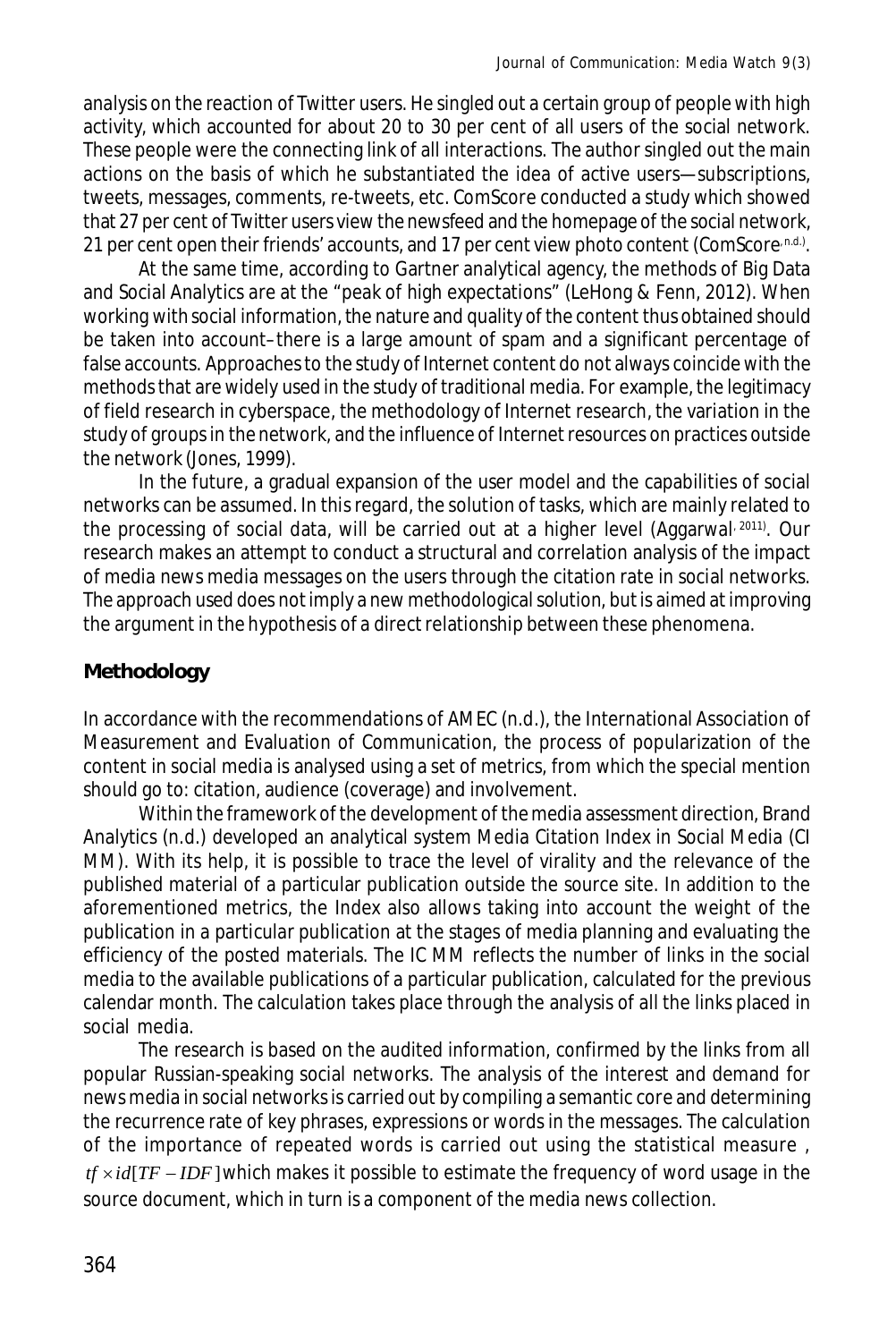The ratio of occurrence of a specific word (TF) is calculated by comparing the frequency of use of a specific word with the total number of all words in the documents. This approach made it possible to determine more accurately the importance of keywords:

$$
tf(t,d) = \frac{n_1}{\sum_k nk}
$$
 (1)

Where k is the number of occurrences of words from all documents. IDF is a frequency inversion that occurs with some word in the base documents:

$$
tf(t,D) = \log \frac{|D|}{|(d_1 \supset t_1)}\tag{2}
$$

Where |D| is the number of documents in the collection;  $|(d_1 \supset t_1)|$  is the number of documents in which  $t_1$  occurs. The measure [TF – IDF] is the product of the factors under<br>consideration  $i f \times id (t d) D = tf (t d) \times id f (t D)$  (3)  $if \times id(t, d, D) = tf(t, d) \times idf(t, D)$  (3)

In the framework of the study, a number of news items were downloaded for a certain period of time (in evaluation, the period of one day is the calculation period) and the stop words were eliminated. Then the phrase was selected by three keywords with the largest tf x idf. Each of these words was compiled with a list of topics in which they were mentioned. This list was also analyzed with a re-selection to verify the results.

If the second group of keywords coincided with the first, then it was believed that for this day there was one significant incident, which was described by these words. Otherwise, a new topic of the news field was created. This set of words was used as a search query. At the same time, the requests were made through equal time intervals. From the list of messages, only those that were received for the first time were selected. The database was created from the unique messages to process the collected information.

The measure of interest in the news from the media in social networks was determined by counting the number of unique messages that were received from the requests for this topic and the number of their citations. The index of citations in social media equals the number of links to the Internet resource for a certain period of time. When calculating the final rating, the period of the calendar year is used, to compare the dynamics of the values of this Index for the month. A potential area of application of the method used is the search and compilation of a brief description of the response of social network participants to certain events.

The empirical evaluation was carried out on the basis of data from the Russian segment of popular social networks. The results obtained make it possible to draw a number of interesting conclusions.

# **Results and Discussion**

#### Citing of MM media Resources

The dynamics of citing the publications by the users of social media is a remarkable confirmation of the quality and relevance of the media content. Currently, the virality of the content in social media has become one of the key indicators of media resource impact on the general information field. The editorial staff of the leading media considers virality in social media as an indicator of the effectiveness of their work in society. However, the traditional indicator for the media – citing of the publications by other media – is still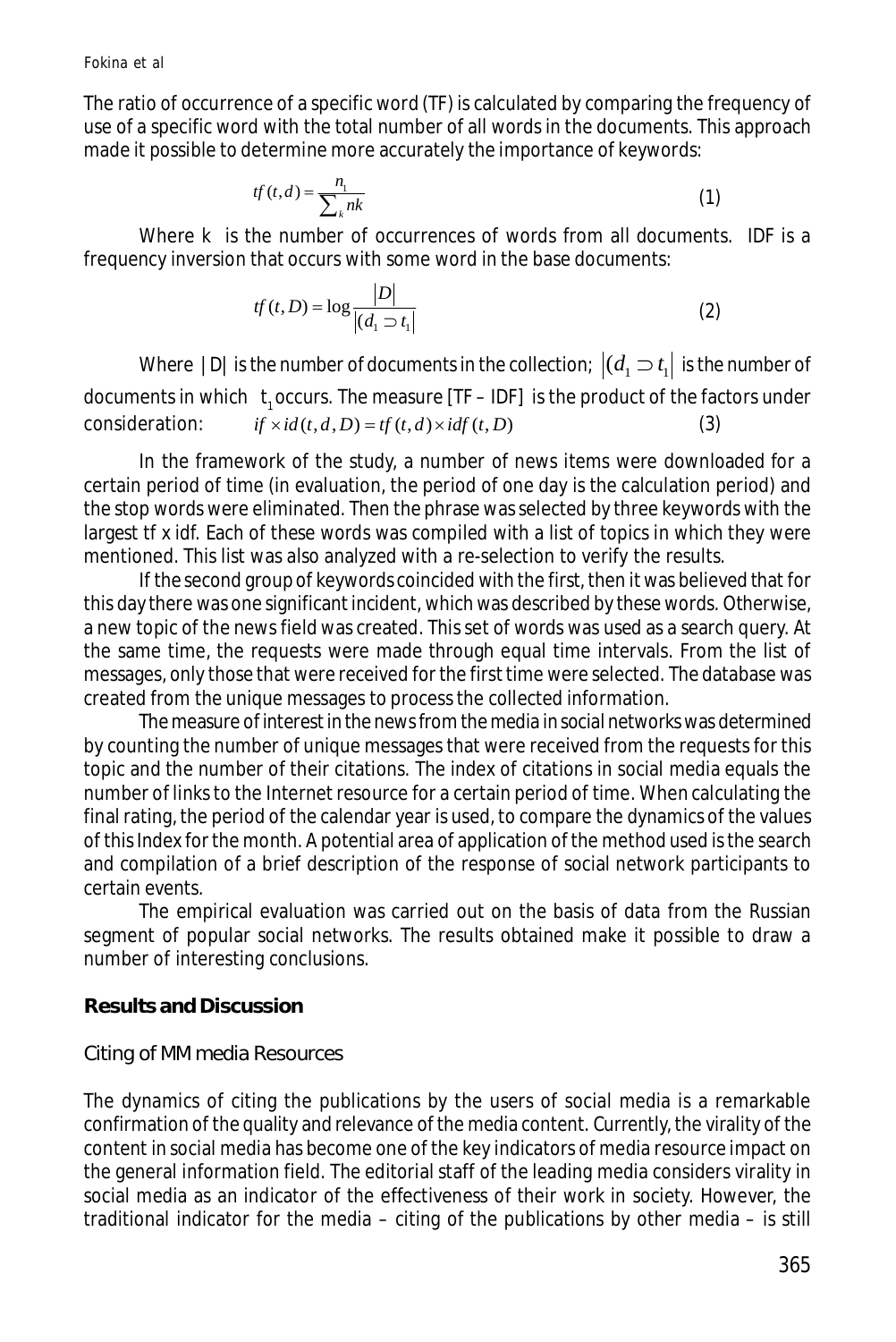relevant. The analytical representation of the trend is Brand Analytics, the rating of media resources, based on the citing of media resources in social media.

The dynamics in the rating for 2017 is defined by the comparison of the Index of Citation with its average annual value. The total number of references to media resources in Russia in 2017 reached 30.4 million. For example, RIA Novosti citations in 2017 exceeded 4.4 million links. The share of a particular publication is represented as the proportion of the virality of the information field formed by the resources, expressed in percentages with a step of 0.1 per cent. At the same time, the number of references to each resource is normalized for a period of 30 days. The results of the generalization of the 30 most popular media resources are represented in Table 1.

| Media resource                         | June  | July  | Aug   | Sept  | Oct   | Feb   | Paired       |
|----------------------------------------|-------|-------|-------|-------|-------|-------|--------------|
|                                        | 2017  | 2017  | 2017  | 2017  | 2017  | 2018  | correlation* |
| <b>RIA Novosti</b>                     | 5.3%  | 5.5%  | 5.8%  | 5.7%  | 6.1%  | 6.1%  | 0.99         |
| RT                                     | 4.1%  | 4.0%  | 4.1%  | 4.0%  | 3.5%  | 3.4%  | 0.94         |
| Komsomolskaya Pravda                   | 2.5%  | 2.9%  | 2.7%  | 3.1%  | 3.1%  | 2.9%  | 0.94         |
| <b>TASS</b>                            | 2.8%  | 2.7%  | 2.9%  | 3.0%  | 2.9%  | 2.6%  | 0.95         |
| Novosti@Mail.ru                        | 2.0%  | 1.6%  | 1.7%  | 2.2%  | 3.0%  | 2.5%  | 0.88         |
| Lenta.Ru                               | 2.9%  | 2.9%  | 2.9%  | 2.8%  | 3.0%  | 2.3%  | 0.87         |
| Life                                   | 3.6%  | 3.2%  | 2.7%  | 2.6%  | 2.6%  | 2.3%  | 0.47         |
| <b>RBC</b>                             | 2.3%  | 2.3%  | 2.4%  | 2.3%  | 2.2%  | 2.2%  | 0.99         |
| Ekho Moskvy                            | 1.6%  | 1.9%  | 1.6%  | 1.6%  | 1.8%  | 1.8%  | 0.96         |
| Medusa                                 | 2.7%  | 2.6%  | 2.1%  | 2.1%  | 2.1%  | 1.8%  | 0.56         |
| Vesti.ru                               | 1.8%  | 2.1%  | 1.9%  | 1.8%  | 1.6%  | 1.8%  | 0.91         |
| Kommersant.ru                          | 1.4%  | 1.5%  | 1.7%  | 1.7%  | 1.6%  | 1.7%  | 0.97         |
| Sports.ru                              | 2.1%  | 2.0%  | 2.3%  | 2.1%  | 1.9%  | 1.6%  | 0.84         |
| <b>RENTV</b>                           | 1.2%  | 1.1%  | 1.2%  | 1.2%  | 1.4%  | 1.4%  | 0.99         |
| Kont                                   | 1.2%  | 1.2%  | 1.4%  | 1.5%  | 1.7%  | 1.4%  | 0.86         |
| Moskovskiy komsomolets                 | 1.5%  | 1.8%  | 1.5%  | 1.5%  | 1.5%  | 1.4%  | 0.94         |
| Gazeta.ru                              | 2.1%  | 2.1%  | 2.1%  | 1.9%  | 1.6%  | 1.4%  | 0.29         |
| Yandeks. Novosti                       | 3.6%  | 3.6%  | 3.8%  | 2.9%  | 2.8%  | 1.4%  | $-0.89$      |
| Radio Svoboda                          | 1.2%  | 1.2%  | 1.1%  | 1.1%  | 1.2%  | 1.3%  | 0.99         |
| Site of the President of Russia        | 0.4%  | 0.3%  | 0.3%  | 0.4%  | 0.4%  | 1.3%  | 0.97         |
| Rossiyskaya gazeta                     | 1.8%  | 1.6%  | 1.4%  | 1.7%  | 1.8%  | 1.3%  | 0.68         |
| Obozrevatel                            | 1.8%  | 2.0%  | 1.8%  | 1.8%  | 1.3%  | 1.3%  | 0.19         |
| Svobodnaya Pressa                      | 0.8%  | 0.7%  | 0.8%  | 0.8%  | 0.8%  | 1.2%  | 0.99         |
| Blog Alekseya Navalnogo                | 1.0%  | 0.7%  | 1.0%  | 1.1%  | 0.9%  | 1.2%  | 0.96         |
| Tsargrad                               | 0.5%  | 0.5%  | 0.6%  | 0.7%  | 0.7%  | 1.2%  | 0.99         |
| Sport-express                          | 0.6%  | 0.6%  | 0.8%  | 0.7%  | 0.7%  | 1.2%  | 0.97         |
| Stikhi.ru                              | 1.2%  | 1.0%  | 1.1%  | 1.1%  | 1.3%  | 1.2%  | 0.95         |
| <b>NTV</b>                             | 1.3%  | 1.5%  | 1.1%  | 0.8%  | 0.7%  | 1.1%  | 0.55         |
| Izvestiya                              | 0.7%  | 1.0%  | 1.1%  | 0.9%  | 1.2%  | 1.1%  | 0.90         |
| Rambler/Novosti                        | 1.2%  | 1.1%  | 1.2%  | 1.3%  | 1.3%  | 1.1%  | 0.92         |
| TV channel Zvezda                      | 1.9%  | 1.6%  | 1.6%  | 1.8%  | 1.5%  | 1.1%  | 0.13         |
| Other media resourses                  | 32.7% | 33.8% | 33.8% | 33.9% | 32.9% | 30.1% |              |
| Total volume of citations, thous 6,185 |       | 5,541 | 5,833 | 6,179 | 6,707 | 9,131 |              |

Table 1. The share of media resources citations in Russia as of 2017-2018

Note: \*Correlation with the total number of messages (the volume of citations)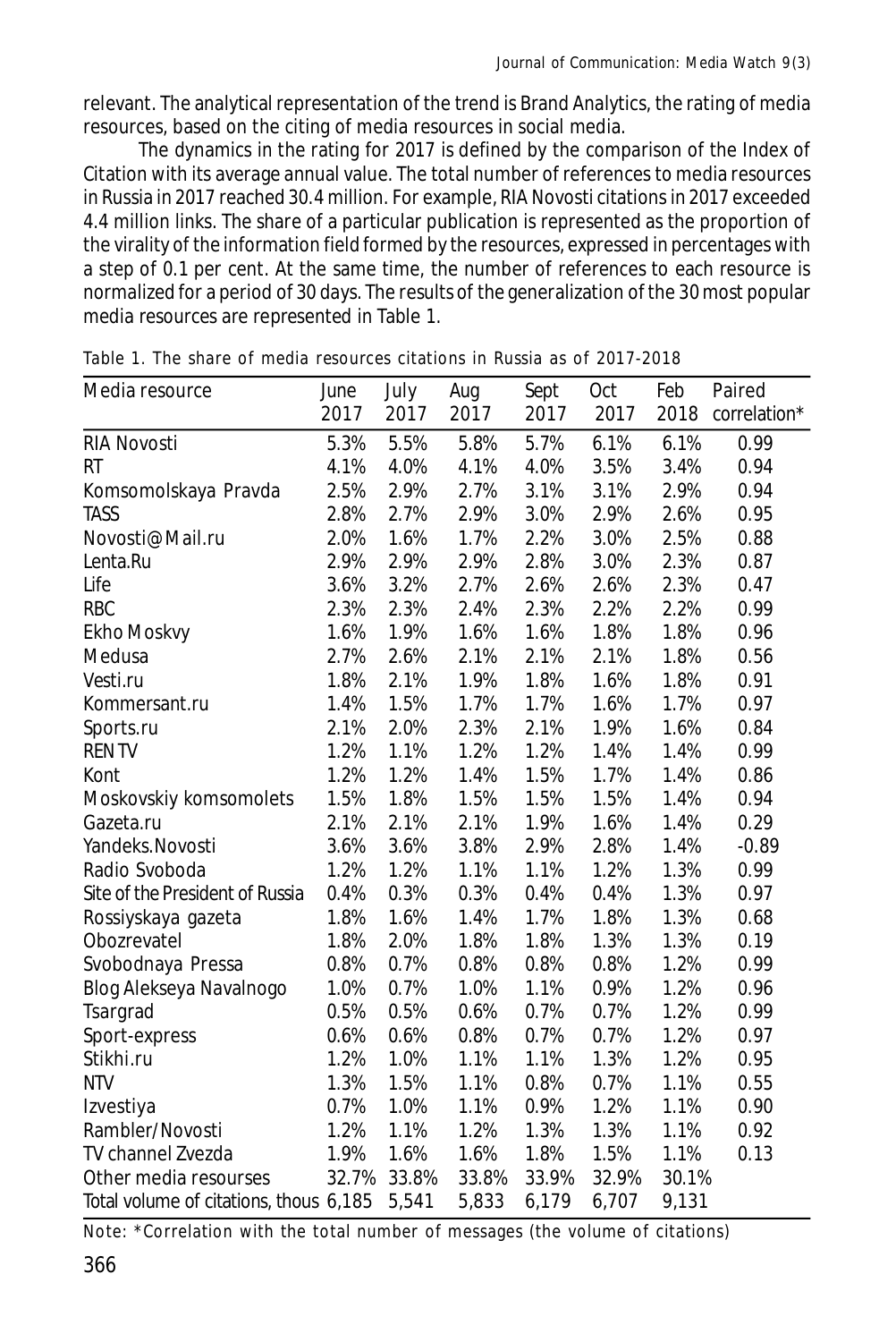The top five most cited by participants in social networking sites included RIA Novosti, RT, Life, Lenta.Ru and TASS. It should be noted that RIA "Novosti" traditionally occupies the leading position in social media. "RT" occupies the second place of the rating – the participants in social networks not only quote the information of the channel, but also actively discuss the news. As for TASS, this media resource is increasingly rejecting the image of classical news agency and is working to increase the indicator of the presence in social media. The table below shows the first ten media positions with the maximum number of transitions (Table 2).

A sharp rise in citation was shown by "Komsomolskaya Pravda" with a highly developed regional distribution (+ 40.1 per cent of citations), Novosti@Mail.ru (+ 21.5 per cent of citations). In addition to the appearance in TOP-100 local news, the activation of blogger-pages became a long-term trend. Negative dynamics of the Index in comparison with the average annual level was observed in the news aggregator Yandeks.Novosti (-38.4 per cent), the TV channel RT and Life – each of them showed a slightly more than 17 per cent drop in citations.

| Rang           | Media Resource       | URL            | CI as of 2017 |
|----------------|----------------------|----------------|---------------|
|                | RIA Novosti          | ria.ru         | 4,427,489     |
| $\mathfrak{D}$ | RT.                  | russian.rt.com | 3,322,325     |
| 3              | Life                 | life.ru        | 2,700,605     |
| 4              | Lenta.Ru             | lenta.ru       | 2,358,996     |
| 5              | TASS.                | tass.ru        | 2,343,579     |
| 6              | Yandeks. Novosti     | news.yandex.ru | 2,303,961     |
|                | Komsomolskaya Pravda | kp.ru          | 2,029,558     |
| 8              | RBC                  | rbc.ru         | 1,989,907     |
| 9              | Novosti@Mail.ru      | news.mail.ru   | 1,872,185     |
| 10             | Medusa               | medusa.jo      | 1,827,644     |

Table 2. Rating of citations for 2017



Figure 1. Trend of changes in citations of Russian media for 2017-2018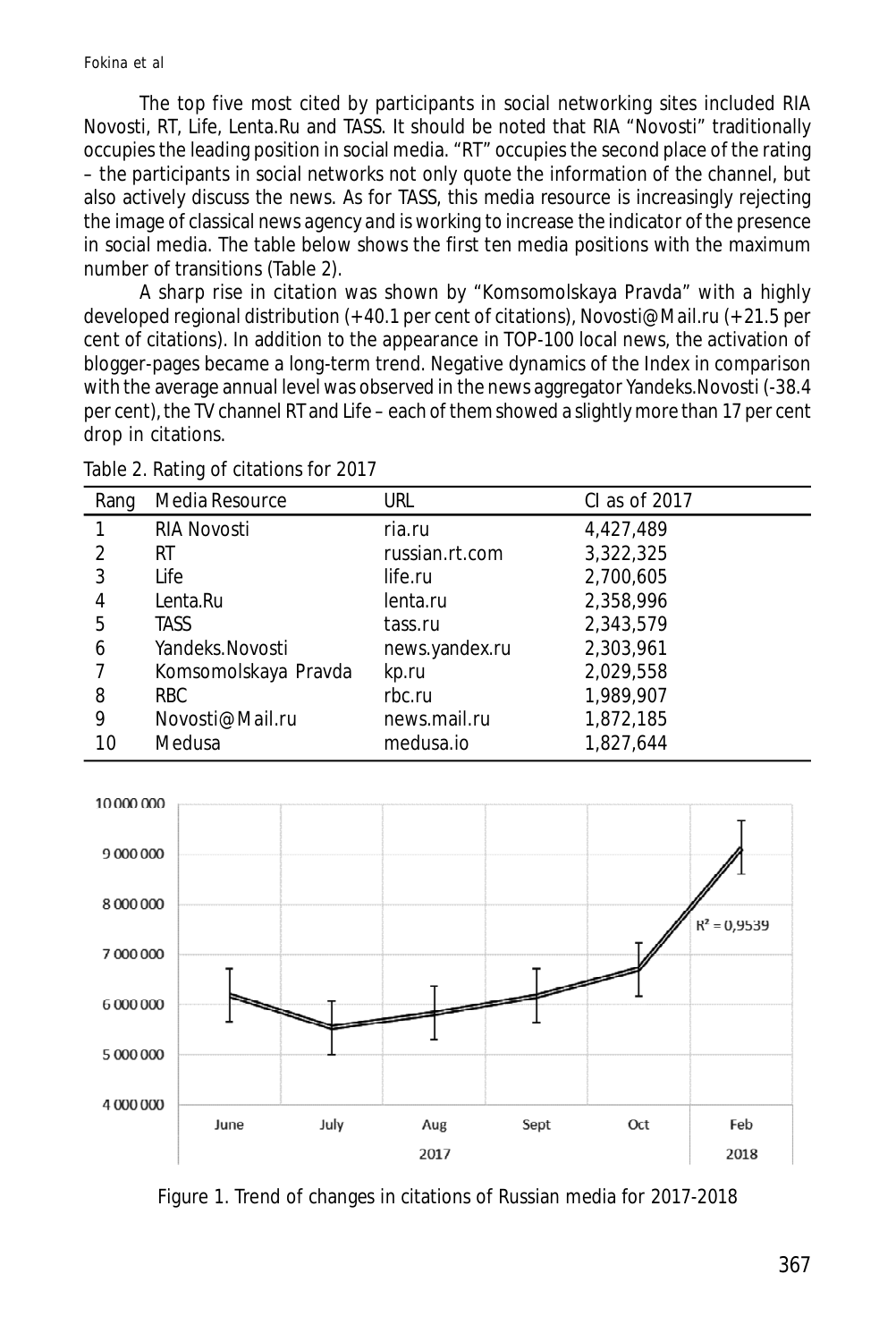The main trends of early 2018 include the growing popularity of Yandex.Dzen in Russia, which rose in the ranking of citations to the second position, previously occupied by RT for a long time. Moreover, Yandex.Dzen got 206 thousand links to the Internet resource, against the 2nd place in absolute growth of RIA Novosti, plus 179 thousand links. The actual growth of the Yandex.Dzen blog platform and the continued growth of the Telegram ecosystem (+ 10 per cent of quotation in February 2018) fix the author's content as the main trend in the media. Thus, based on the data in Tables 1 and 2, for the sake of clarity, a diagram can be constructed showing a direct correlation between the growth of media news reports and the growth of their citations (Figure 1).

This situation is due to the fact that publications in online media directly correlate with the activities of social networks and are caused by the release of one or another information reason. The joint analysis of two parameters - the level of media confidence and the degree of involvement in the information field - confirms that the interest in news broadcast by media is weakly correlated with the general attitude of respondents to media as a social institution (trust in media in general) (Zadorin et al., 2000).

# Response of Social Networks Users to News Messages

Let us analyse user response to the news in social networks. On the basis of the results of the research presented above, as a source of citation, let us take the media resource of RIA Novosti as the most popular news source with a substantial base. As a social network for assessing the frequency of responses, the Twitter network was chosen. The evaluation was carried out in several stages: the first period covers November-December 2017 (135,379 messages, of which 57,233 are news sites and 69,257 messages from participants in the social network); the second - January-February 2018 (159,286 messages, of which 49,901



368 Figure 2. Dynamics of responses of social network users to news reports (citations)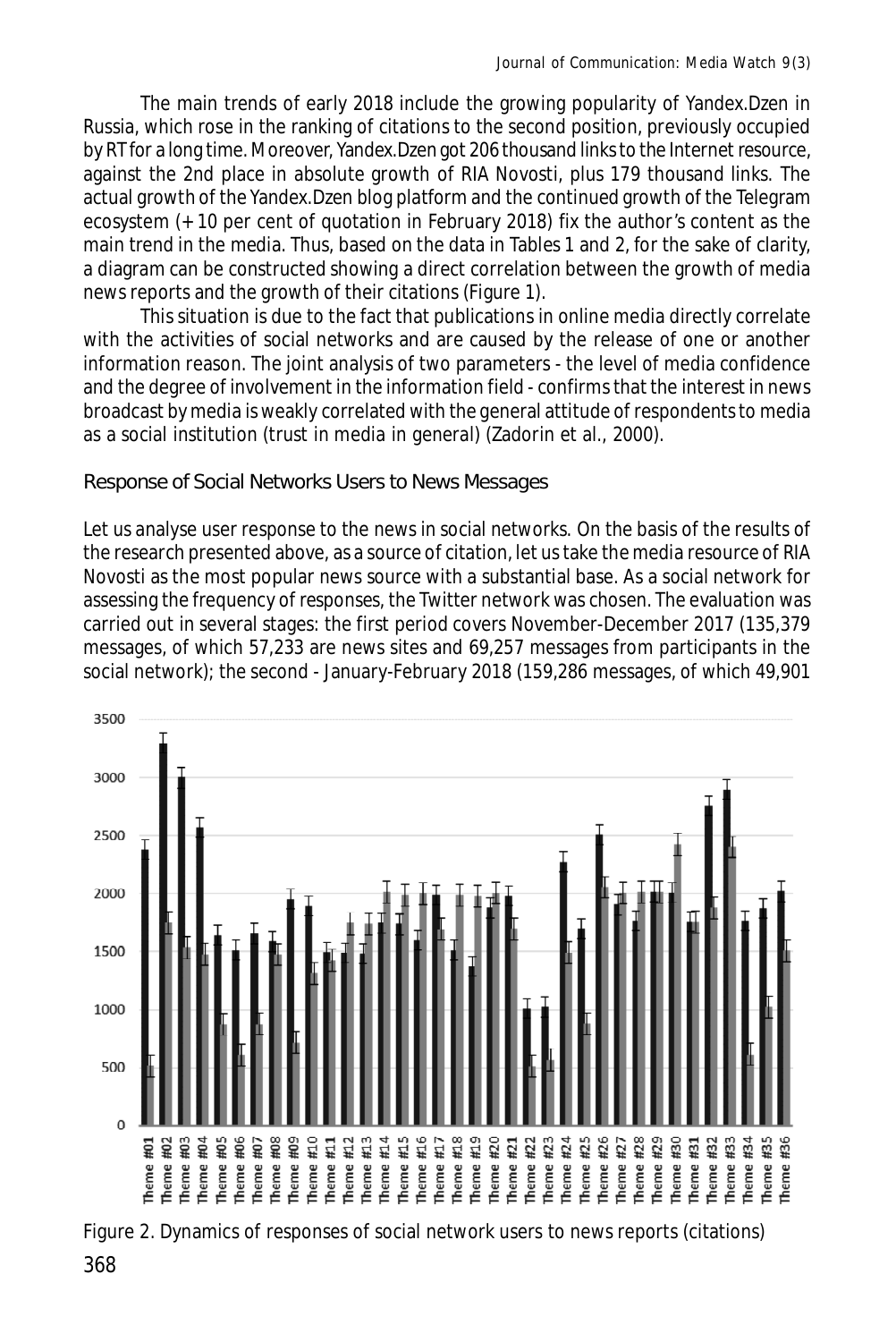are messages of newsagents, and 90,396 are messages of the participants in the social network).

The received data are presented in the form of a diagram, where the red column diagram displays the number of messages, the authorship of which belongs to the media resources of the media; a column chart of blue color shows the number of messages that were created by users of the social network and are essentially the citation of news messages.

In Figure 2, the sharp fluctuations can be observed. For example, since the beginning of November 2017, users have discussed the news related to the events in Syria. By December 17 of 2017, the number of interested users has increased to 2,400 people. The period from December 22, 2017 to December 31, 2017 reflects the active discussion on the network of news related to crypto-currencies. According to the dynamics of messages, it can be concluded that this topic was rapidly gaining popularity - on December 28, the number of tweets increased to 4,000, which is 2 times more than the number of newsagents' messages. Later, there is a decrease in the trend; most likely the reason for this was the New Year holidays.

The analysis of the citations of media resources made it possible to clearly conclude the following: the importance of agencies that expanded due to the embedding of social networks increased (the experience of RIA Novosti, TASS, etc. clearly demonstrates this); while the classical model of online media (media edition as a website) is gradually losing its significance. Shifting the assembly points of the audience into social networks and messengers requires the media to apply the adaptive solutions.

#### **Conclusion**

As the review of literature has shown, in recent years increased attention of researchers has been drawn to the role of MM media resources in social networks. This is seen as a peculiar phenomenon in connection with the attempts to understand the social management mechanisms. The results obtained in the course of our research give strong arguments in favor of this assumption.

Publications in online media directly correlate with the activities of social networks and are due to the release of one or another information reason. The joint analysis of two parameters (the level of confidence in media and the degree of involvement in the information field) made it possible to confirm that the interest in news broadcast by media is weakly correlated with the general attitude of the respondents to media as a social institution. Media consider virality in social media as an indicator of the effectiveness of their work in society. Another important trend is to increase the importance of MM media resources, which have expanded through the integration of social networks, while the classic model of online media (media edition as a website) is gradually losing popularity and audience. This forces the media to adjust to the users who are more interested in social networks and messengers - in the collection points of users.

#### **References**

Adler, R.B., Rodman, G.R., & Hutchinson, C.C. (2012). *Understanding Human Communication*. Oxford University Press.

*Agency ComScore*. (n.d.). Retrieved April 27, 2018, from https://www.comscore.com Aggarwal, C.C. (Ed). (2011). *Social Network Data Analytics*. Springer US.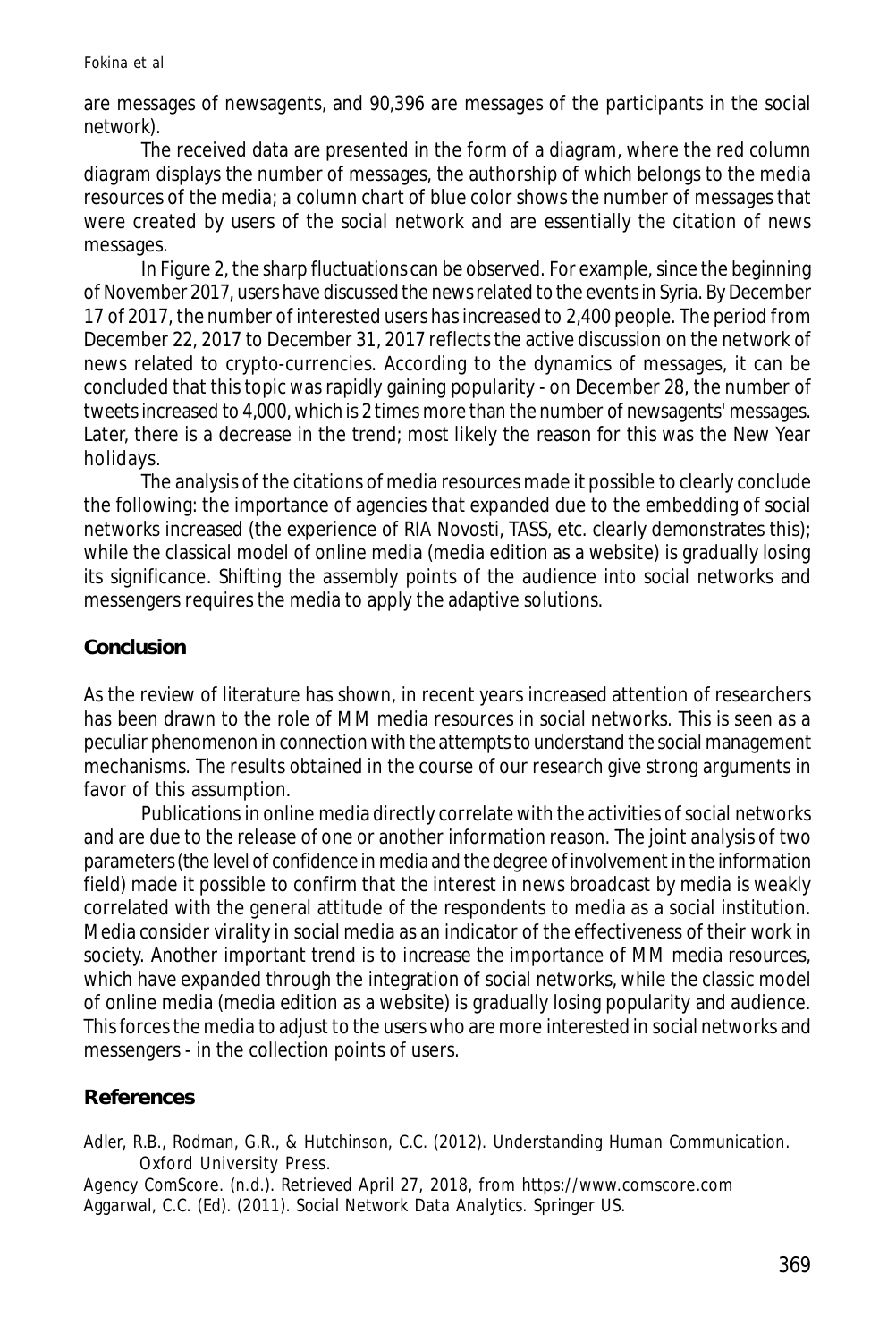- *AMEC (International Association for Measurement and Evaluation of Communication).* (n.d.). Retrieved April 27, 2018, from http://amecorg.com
- Asur, S., & Huberman, B.A. (2010). Predicting the Future with Social Media. In *2010 IEEE/ ACM International Conference on Web Intelligence-Intelligent Agent Technology (WI-IAT), Toronto, ON* (pp. 492-499).
- Bao, Y., Yi, C., Xue, Y., & Dong, Y. (2015). Precise Modeling Rumor Propagation and Control Strategy on Social Networks. In: P. Kazienko, N. Chawla (Eds.), *Applications of Social Media and Social Network Analysis. Lecture Notes in Social Networks*. Cham: Springer.
- Barnes, J.A. (1954). Class and Committees in a Nor-wegian Island Parish. Human *Relations,7*, 39-58.
- Bollen, J., Mao, H., & Zeng, X.-J. (2012). Twitter Mood Predicts the Stock Market. In *Proceedings of the 6th International AAAI Conference on Weblogs and Social Media (ICWSM'12)*. Dublin.
- Boyd, D.M., & Ellison, N.B. (2007). Social Network Sites: Definition, History, and Scholarship. *Journal of Computer-Mediated Communication, 13*(1), 210-230.
- *Brand Analytics*. (n.d.). Retrieved April 27, 2018, from https://br-analytics.ru
- Burt, R.S. (1980). Models of Network Structure. *Annual Review of Sociology, 6.*
- Castells, M. (1999). Becoming of a Network Society. In *A New Post-Industrial Wave in the West. Anthology*. Moscow.
- Chadwick, A., & Howard, Ph. (2009). Introduction: New Directions in Internet Politics Research. In *Routledge Handbook of Internet Politics*. London.
- Christakis, N.A., & Fowler, J.H. (2009). *Connected: The Surprising Power of Our Social Networks and How They Shape Our Lives*. New York: Back Bay Books.
- *ComScore.* (n.d.). Retrieved April 27, 2018, from https://www.comscore.com/
- Fletcher, R. (1966). *Human Needs and the Social Order*. Schocken Books.
- Granovetter, M. (2009). The Strength of Weak Links. *Economic Sociology, 10*.
- Gusev, A.P. (2015). Citation as a Means of Creating a Dialogue in Publicistic Discourse. *The Symbol of Science, 6*, 204-207.
- Hägerstrand, T. (1966). Aspects of the Spatial Structure of Social Communication and the Diffusion of Information. *Papers of the Regional Science Association, 16*(1), 27-42.
- Hannak, A., Anderson, E., Feldman-Barrett, L., Lehmann, S., Mislove, A., & Riedewald, M. (2012). Tweetin' in the Rain: Exploring Societal-Scale Effects of Weather on Mood. In *Proceedings of the 6th International AAAI Conference on Weblogs and Social Media (ICWSM'12)*. Dublin.
- Hoggart, R. (1982). The Future of Broadcasting. In R. Hoggart, *An English Temper. Essays on Education, Culture and Communication.* London. (p. 164).
- Huckfeldt, R., & Sprague, J. (1995). *Citizens, Parties, and Social Communication*. New York: Cambridge University Press.
- Jackson, M.O. (2008). *Social and Economic Networks*. Princeton University Press.
- Jones, S. (1999). *Doing Internet Research: Critical Issues and Methods for Examining the Net*. London.
- Kemova, K.V. (2011). Citation as a Means of Media Representation of Countries and Their Leaders. *Bulletin of Chelyabinsk State University, 11*, 74-76.
- Lazarfeld, P.F., Berelson, B., & Gaudet, H. (1944). *The People's Choice*. New York: Columbia University.
- LeHong, H., & Fenn, J. (2012). *Key Trends to Watch in Gartner 2012 Emerging Technologies Hype Cycle*. Retrieved April 27, 2018, from http://www.forbes.com/sites/gartnergroup/2012/ 09/18/key-trends-to-watch-in-gartner-2012-emerging-technologies-hype-cycle-2
- Leontiev, A.A. (2003). Psycholinguistic Features of the Media Language. In *Mass Media as an Object of Interdisciplinary Research. Tutorial* (pp. 66-88). Moscow: Moscow State University.
- Lymperopoulos, I.N., & Ioannou, G.D. (2016). Understanding and Modeling the Complex Dynamics of the Online Social Networks: A Scalable Conceptual Approach. *Evolving Systems, 7*(3), 207-232.